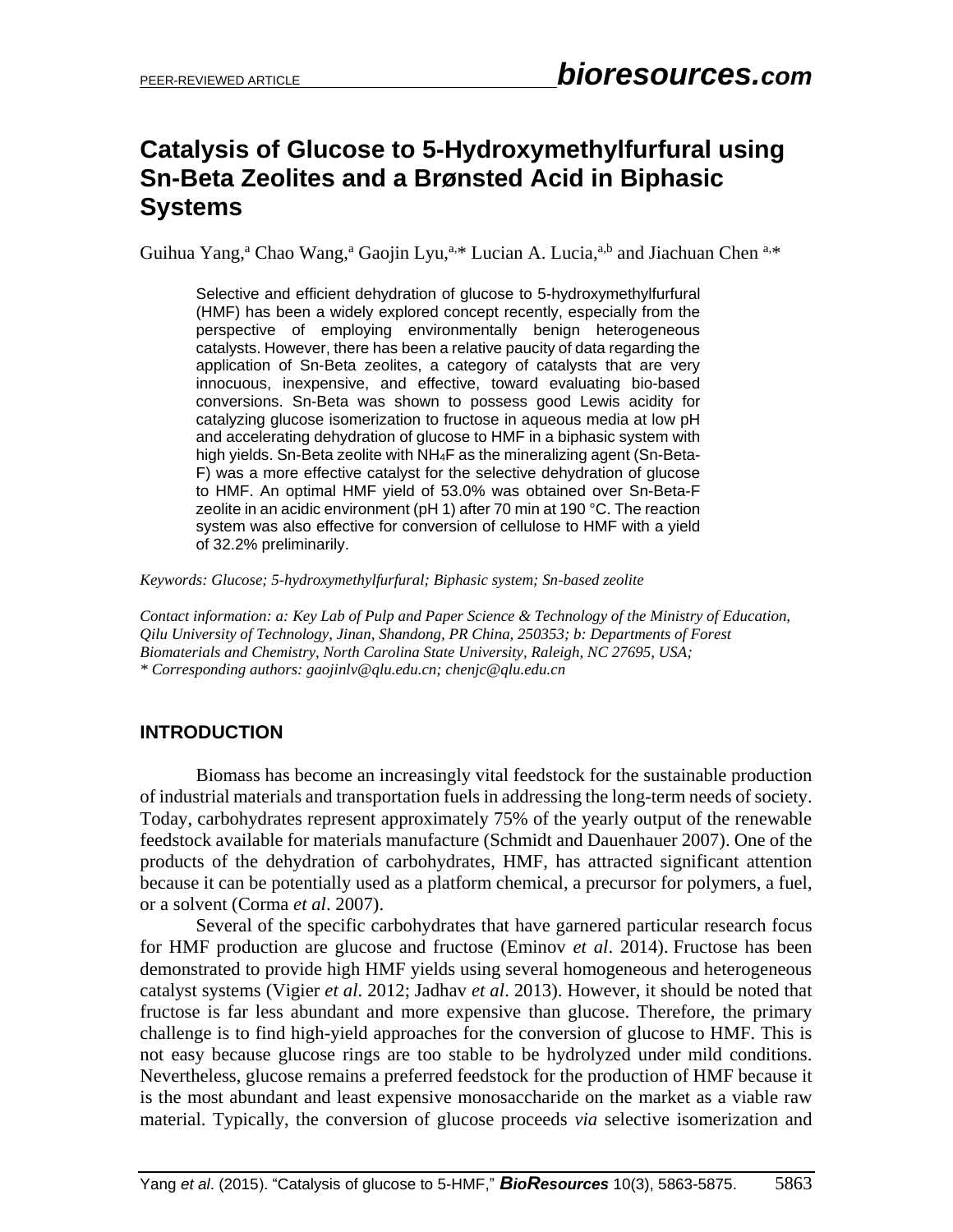dehydration to HMF through either cyclic or acyclic avenues. Huang *et al.* (2010) attained 63% HMF yield by employing glucose isomerase in an HCl solution containing borate as the catalyst for isomerization and dehydration. Zhao *et al.* (2007) achieved an unprecedented HMF yield of nearly 70% from glucose in the ionic liquid 1-ethyl-3 methylmidazolium chloride ([EMIM]Cl), using CrCl<sub>2</sub> as the catalyst.

Interestingly, a biphasic reactor system (HCl solution and either a poly(1-vinyl-2 pyrrolidinone) or dimethyl sulfoxide organic solvent), in which the selective dehydration of fructose to HMF displays a high yield of roughly 72%, was studied by Román *et al*. (2009). It was concluded that the water-immiscible organic solvent has a positive effect on the dehydration of fructose because it suppresses undesired reactions.

Various heterogeneous catalytic systems have also been reported for HMF production. For example, an HMF yield of 23% was achieved over Zr-MCM-41 by Jiménez-Morales *et al.* (2014). Otomo *et al.* (2014) reported that beta zeolite prepared by calcination at 750 °C had 55% selectivity at 78% glucose conversion. Zeolite catalysts, a form of heterogeneous catalysts, offer several advantages over metalloenzymes and acids, including higher stability at higher temperatures, effortless separation of reaction product and catalyst, and strong acid sites (Lewis and Brønsted catalytic sites). Because of its unique performance, Sn-Beta has been applied for bio-catalysis for the past several years. Meanwhile, as a Lewis acid catalyst, Sn-Beta has large potential for application in the field of green catalytic chemistry. Moliner *et al.* (2010) investigated Sn-Beta for use in the isomerization of glucose to fructose or mannose at 110 to 140 °C *via* several cycles. In addition, reaction systems including Sn-Beta and various Brønsted acids have been studied to some extent. Nikolla *et al.* (2011) revealed that the combination of Sn-Beta zeolite with HCl resulted in a yield of 57% for the conversion of glucose to HMF in a biphasic system at 180 °C for 70 min. Despite the success of Nikolla *et al.*, the traditional Sn-Beta zeolite preparation process is quite complex, requiring a synthesis time of no less than 10 d. Thus, searching for more efficient green catalysts has become exceedingly imperative to attain a viable conversion platform.

The aim of the present work was to compare the catalytic behavior of two Sn-based zeolites in glucose conversion in a biphase acidic environment. The catalysts systems examined were (a) Sn-Beta zeolite with NH4F as the mineralizing agent (Sn-Beta-F), and (b) Sn-Beta-SAC, the zeolite described in part (a) but rapidly synthesized *via* steamassisted conversion (SAC).

#### **EXPERIMENTAL**

#### **Materials**

D-(+)-glucose (99%), D-(-)-fructose (99%), sucrose, D-(+)-cellobiose (98%), cellulose, silicon dioxide nanoparticle (SiO2, 99.8%), tetraethylammonium hydroxide solution (TEAOH, 25%), pyridine (99.9%), and methanol (HPLC grade) were purchased from Aladdin Industrial, Inc. (Shanghai, PR China). Tin tetrachloride (SnCl4·5H2O, 98%), ammonium fluoride (NH4F), tetraethyl orthosilicate (TEOS), tetrahydrofuran (THF), 1 butanol, 2-butanol, dimethyl sulfoxide (DMSO), NaCl, methyl isobutyl ketone (MIBK), and acetone were purchased from Sinopharm Chemical Reagent Co., Ltd. (Shanghai, PR China). Nitric acid (HNO<sub>3</sub>,  $65\%$ ) and sulfuric acid (H<sub>2</sub>SO<sub>4</sub>, 98%) were obtained from Tianjin Kermel Chemical Reagent Co., Ltd. An industrial Beta zeolite (Sinopec, Si/Al atomic ratio of 25) was used for all experiments. Ultrapure water (18 MΩ) was obtained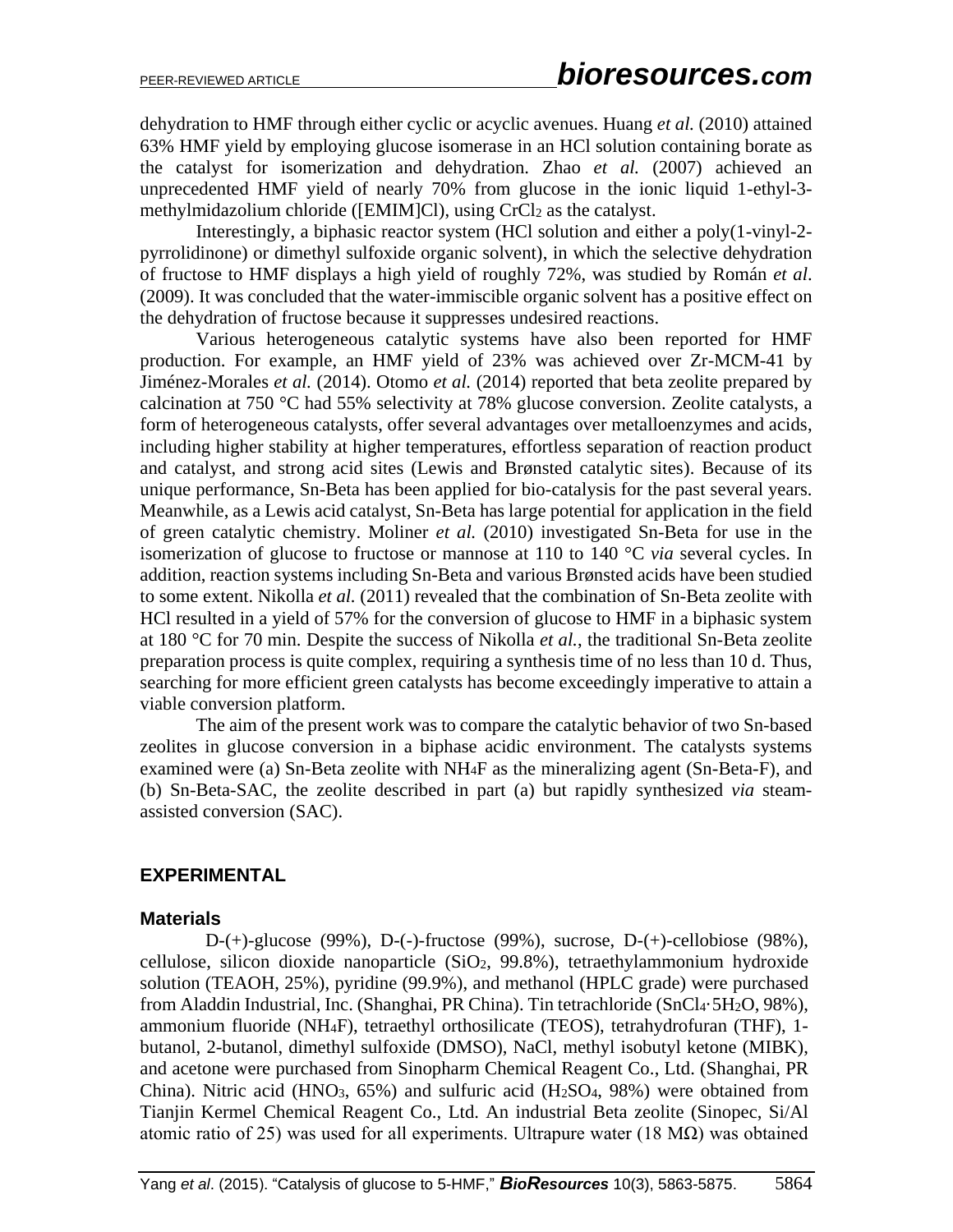from an ELGA Micra water purification system (UK). All chemicals were used without further purification.

#### **Synthesis of the Catalyst**

*Synthesis of Sn-Beta-F*

The Sn-Beta-F zeolite was prepared following procedures previously described by Li *et al.* (2011), with slight modifications. An industrial Beta zeolite was de-aluminated by stirring it in HNO<sub>3</sub> solution at 80  $\degree$ C for 8 h. The resulting powder was washed with deionized water and dried at 80 °C overnight. The powder was calcined at 500 °C overnight. For a typical SnCl<sup>4</sup> treatment, a fixed amount of TEOS was added to a TEAOH solution while stirring at room temperature for 30 min. Next, a solution of SnCl<sub>4</sub> was slowly added while stirring in a water bath at 75  $\degree$ C for 3 h. A fixed amount of NH<sub>4</sub>F solution was gradually added with continuous stirring. The zeolite powder was added, and stirring was continued until a uniform, viscous gel with a molar composition of 1 SiO2:0.00667 SnCl4:0.6 TEAOH: 0.54 NH4F:7.5 H2O was achieved. Finally, the mixed gel was loaded into a stainless steel, Teflon®-lined autoclave, followed by placement in a homogeneous reactor operating at 140 °C for 20 d. This was necessary because higher ratios of Si/Sn (lower Sn content) require shorter crystallization times. After the product crystallized, it was recovered by filtration, washed with distilled water, and dried at 100 °C overnight.

#### *Synthesis of Sn-Beta-SAC*

The Sn-Beta-SAC zeolite was rapidly synthesized *via* steam-assisted conversion (Kang *et al*. 2013). A wet gel was first prepared from silicon dioxide nanoparticles, SnCl<sub>4</sub>·5H<sub>2</sub>O, TEAOH, and NH<sub>4</sub>F. Following careful drying at 60  $\degree$ C for 6 h, a dry gel with a composition of 1 SiO2:0.27 (TEA)2:  $0.008$  SnO2:0.54 NH<sub>4</sub>F:7.5 H<sub>2</sub>O was obtained. Then, 2 g of dry stannosilicate gel was powdered and placed in a homemade autoclave that prevented condensation of water onto the dry gel during the steam-assisted conversion process. Approximately 1.5 mL of water was added to the autoclave while the steam was generated at 180 °C. Products were obtained following 6 h of treatment and were washed and dried at 110 °C for 8 h prior to air calcination at 550 °C for 6 h to remove the organic species.

#### **Characterization**

The powder catalysts were analyzed by X-ray diffraction (XRD) on a D8- ADVANCE diffractometer (Bruker AXS, Germany), using Cu-Kα radiation from a Cu Xray tube (40 kV, 40 mA). The data were collected from  $2\theta = 10$  to 90° with a resolution step size of  $0.02^{\circ}$  and a scan step time of 5 s.

Scanning electron microscopy (SEM) of the catalysts was obtained using a Quanta 200 (FEI, America). Samples were dried at 120 °C for 1 h in air before analysis.

The textural properties were determined from nitrogen adsorption-desorption isotherms at -196 °C, obtained with a V-sorb 2800P apparatus/surface analyzer (Gold App Instruments, China) after degassing the samples at 350 °C overnight. The BET method was used to calculate the specific surface areas.

The Sn content was determined by inductively coupled plasma atomic emission spectrometry (ICP-AES) on an Optima 2000DV (PE, America) atomic emission spectrometer.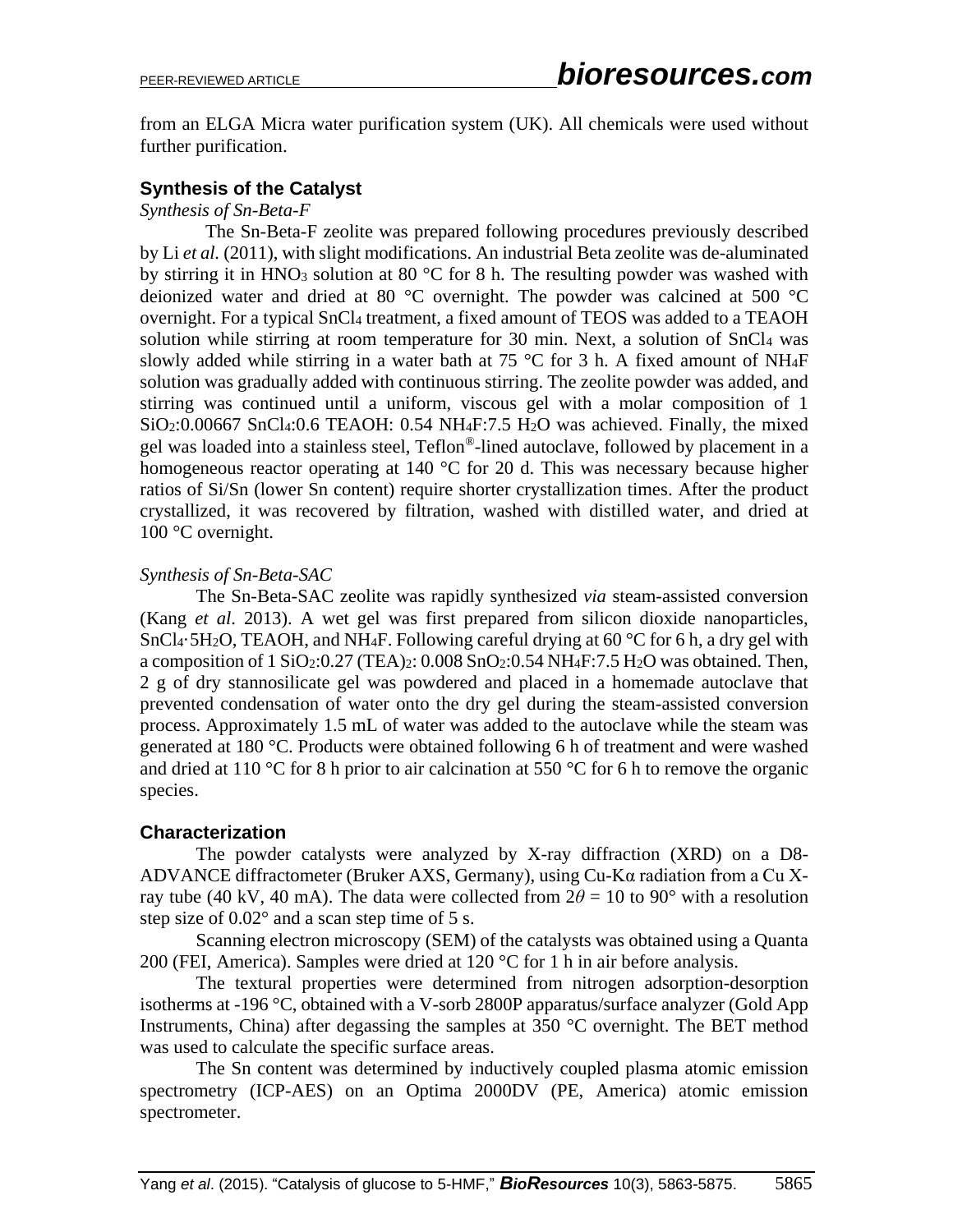Analyses of the Lewis acidity and Brønsted acidity were carried out by pyridine probe FTIR spectroscopy (Shimadzu 8300 spectrometer, Japan). The samples were evacuated at 250 °C overnight and exposed to pyridine vapors at room temperature for 15 min. Next, the sample was put under vacuum and evacuated at 150 °C to remove the physisorbed pyridine. For quantitative calculations, the amounts of adsorbed pyridine were determined using the molar extinction coefficient (Maier *et al*. 2011).

Thermal programmed desorption of ammonia (NH3-TPD) was used to obtain the total acidity and different types of acidity. Before ammonia adsorption at 50 °C, samples were heated from room temperature to 550  $\degree$ C at a heating rate of 10  $\degree$ C/min and maintained at 550 °C for 1 h. The NH<sub>3</sub>-TPD was performed between 50 and 550 °C with a heating rate of 10  $\degree$ C/min, and the ammonia desorbed was analyzed by an on-line chromatograph equipped with a TC detector.

#### **Catalytic Reactions**

Experiments were performed in 15-mL thick-walled glass reactors (Synthware) with Teflon<sup>®</sup> lids containing magnetic stirring rotors. Glucose, catalysts, and salts were dried at 60 °C under vacuum before use. In a typical experiment, 1 g of an aqueous solution containing 10 wt. % glucose, NaCl, and the corresponding catalysts (Glucose:tin molar ratio, 200), was adjusted to pH 1 using HCl. A set volume of organic solvents was added to the aqueous solution. The resulting mixture was stirred for 30 min and transferred to a glass reactor. This reactor was immersed in an oil bath at the desired temperature with stirring (600 rpm) for a defined time ranging from 30 to 150 min.

For the dehydration reactions, a two-phase reactor system was used. A sequence of organic solvents was introduced to promote the dehydration reaction by shifting the equilibrium toward HMF formation by immediately extracting the HMF by stirring. After the reaction, the products were quenched by immersing the reactor into a cooled water bath. The catalyst was removed from the reaction medium by filtration after the reaction time had elapsed. The catalyst was then washed with methanol and water to eliminate the adsorbed reaction products and used in the next catalytic cycle. All analyses and experiments were performed at least in duplicate.

Both the aqueous and the organic layers were analyzed by high-performance liquid chromatography (HPLC) using a Shimadzu LC-20A system equipped with a quaternary gradient pump (LC-20AT), column oven (CTO-20A), UV/Vis detector (SPD-20A), and a refractive index detector (RID-10A). The disappearance of carbohydrate was monitored using a refractive index detector, and HMF production was followed using a UV detector. Glucose disappearance was monitored with a Shodex Sugar SP0810 column using ultrapure water as the mobile phase at a flow rate of 0.6 mL/min at a column temperature of 65 °C. The concentration of HMF was quantified in the aqueous and organic phases with a Shim-pack VP-ODS reverse phase column using a 2:8 v/v methanol: water (pH = 2, H<sub>2</sub>SO<sub>4</sub>) gradient at a flow rate of 0.7 mL/min at a column

temperature of 35 °C. The calculations were made as follows,  
Glucose conversion (
$$
\%
$$
)= $\frac{\text{Mole of glucose reacted}}{\text{Mole of starting glucose}} \times 100$  (1)

$$
100C \text{ of starting glucose}
$$
\n
$$
HMF \text{ yield } (\%)=\frac{\text{Mole of HMF in products}}{\text{Mole of starting glucose}} \times 100 \tag{2}
$$

Yang *et al*. (2015). "Catalysis of glucose to 5-HMF," *BioResources* 10(3), 5863-5875. 5866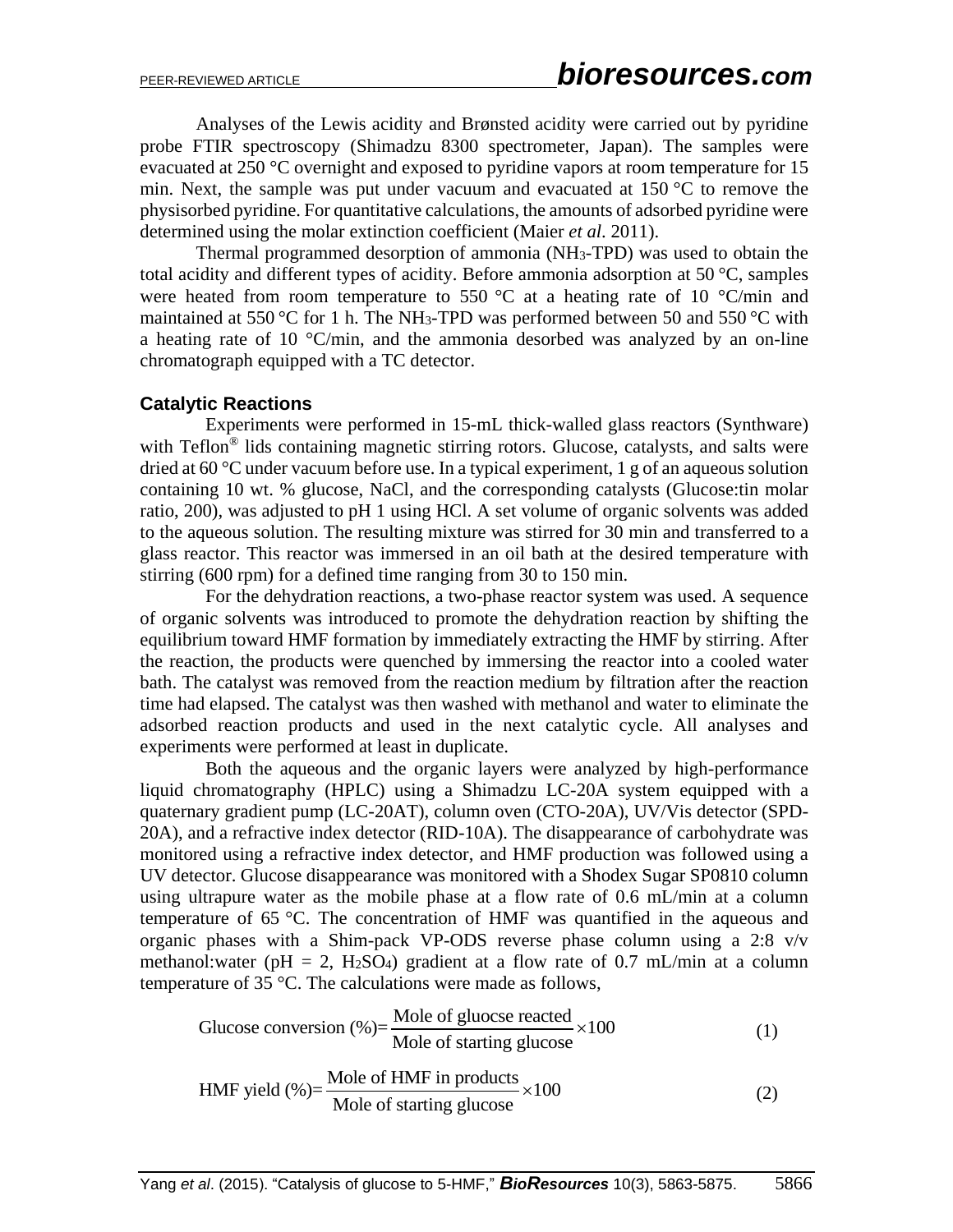#### **HMF separation**

After the degradation of glucose, the acid was neutralized to a pH of about 5 to 6 by using CaO. Then, the mixture was filtered to remove the insoluble products and solid catalysts. The filtrate was extracted four times with ethyl acetate. The organic layer was collected and dried with anhydrous sodium sulfate. Then the organic phase was distilled under reduced pressure at room temperature to obtain pure HMF as a main product.

When the produced yield of HMF was 53.0%, the isolated yield by this procedure was 36.8%, *i.e*. nearly 70% HMF could be recovered.

The <sup>1</sup>H NMR spectrum (DMSO) of separated products included the following peaks: 4.48 (s, 2H), 6.58–6.59 (d, 1H, J = 4), 7.47–7.48 (d, 1H, J = 4), 9.54 (s, 1H); whereas the <sup>13</sup>C NMR spectrum (DMSO) showed the following: 55.91, 109.58, 124.25, 151.72, 162.15, and 177.86.

#### **RESULTS AND DISCUSSION**

#### **Structural Properties of the Catalysts**

Powder X-ray diffraction (XRD), scanning electron microscopy (SEM), and FTIR were used to characterize the catalysts. Figure 1 shows the XRD patterns of Si-Beta, Sn-Beta-F, and Sn-Beta-SAC. The Sn-Beta-F (Fig. 1b) and Sn-Beta-SAC samples (Fig. 1c) displayed well-defined reflections because of the beta polymorph A (BEA) topology (Maier *et al*. 2011).



**Fig. 1.** Powder XRD patterns of the catalysts: (a) Si-Beta; (b) Sn-Beta-F, (c) Sn-Beta-SAC



**Fig. 2.** SEM images of tin-containing catalysts: (a) Sn-Beta-F, (b) Sn-Beta-SAC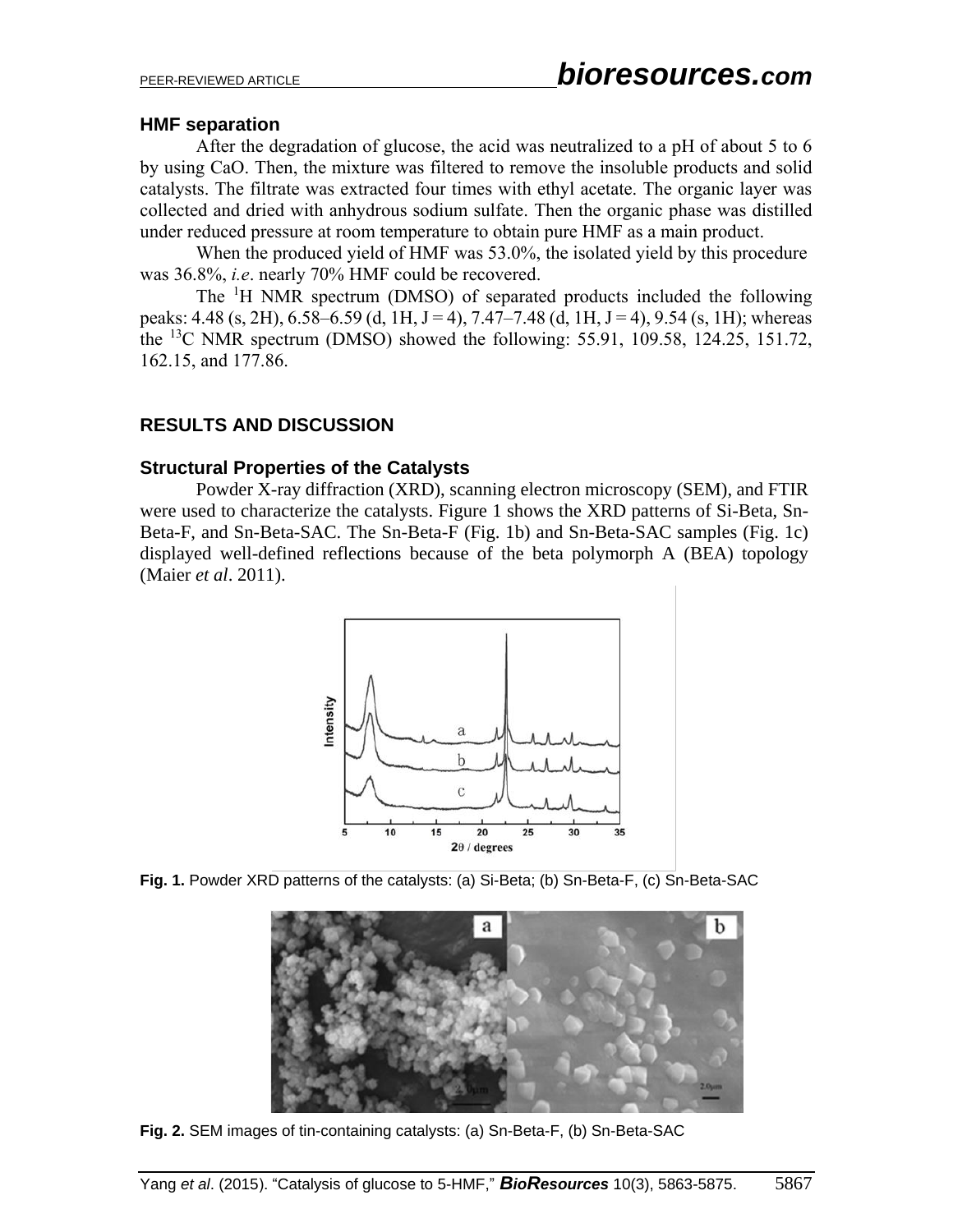The patterns were comparable in diffraction intensity, indicating that no collapse of the crystalline structure had occurred during de-alumination or after SnCl<sup>4</sup> vapor treatment (Kang *et al*. 2013). As can be seen from Fig. 1b, Sn-Beta-F was pure, with good crystallinity. Compared to the Si-Beta zeolites, the Sn-Beta zeolites (Figs. 1b and 1c) also exhibited typical diffraction peaks that attributed to diffraction patterns of 330, 302, 304, and 306. Because the atomic radii of the hetero atoms were greater than the radius of Si or Al, the diffraction peaks shifted to lower angles (Mal *et al*. 1995). SEM also demonstrated the crystalline phase of the products, as shown in Figs. 2a and 2b, Sn-Beta crystals were very small, spherical particles  $(0.5 \text{ to } 0.8 \text{ }\mu\text{m})$ .

The acid site and the strength of the acid site are two main factors affecting the conversion of glucose to HMF. A suitable balance between the acid site density and the strength of the acid site is important for glucose conversion to HMF (Karinen *et al*. 2011). As can be seen in Table 1, all catalysts provided high HMF yields (greater than 30%) at 160 °C for 60 min. Furthermore, a greater HMF yield of 35% was obtained using Sn-Beta-F, which was better than that obtained with the Sn-Beta-SAC catalyst. This difference cannot be explained simply in terms of a higher number of active sites and more suitable strength of the acid site in the catalyst; rather, it indicates that the active sites in Sn-Beta-F were more suitable for activating the substrate. Sn-Beta-F contained pores (around 0.82 nm in diameter), which were of similar size to the glucose molecule (0.85 nm) (Li *et al*. 2001). However, the pores of Sn-Beta-SAC (around 0.68 nm in diameter) were relatively small, decreasing the chance of accommodating glucose molecules because of the active Sn-Beta center located within the pores. The effect of diffusion limitations should not be overlooked, although these likely have only a limited effect on this reaction because of the small size of the substrate. The mass pore size of the Sn-Beta-SAC is similar to the size of glucose. Part of the conversion of glucose to HMF may have taken place on the outer surface of the catalysts. However, Sn-Beta-SAC can still achieve a HMF yield of 30%. The total acidity of Sn-Beta-SAC is also similar to that of Sn-Beta-F. However, the number of Lewis sites is less than that of Sn-Beta-F. According to the previous report (Kang *et al*. 2013), some SnO<sup>2</sup> was formed during the Sn-Beta-SAC synthesis process. The Brønsted acid site contents were slightly more than that of Sn-Beta-F.

| Catalyst               | Sn<br>Content <sup>b</sup><br>(mmol/g) | $S^{c}$<br>(m <sup>2</sup> /g) | Pore<br><b>Size</b> <sup>c</sup><br>(nm) | Total<br>Acidity <sup>d</sup><br>(mmol/g) | Medium and<br>Strong<br>Acidity <sup>d</sup><br>(mmol/g) | B/L <sup>e</sup> | <b>HMF</b><br>Yield (%) |
|------------------------|----------------------------------------|--------------------------------|------------------------------------------|-------------------------------------------|----------------------------------------------------------|------------------|-------------------------|
| Sn-Beta-F              | 0.178                                  | 620                            | 0.82                                     | 0.94                                      | 0.69                                                     | 0.15             | 35                      |
| Sn-Beta-<br><b>SAC</b> | 0.211                                  | 480                            | 0.68                                     | 0.86                                      | 0.65                                                     | 0.09             | 30                      |

| Table 1. Characterization of the Two Sn-based Catalysts |  |  |  |  |  |
|---------------------------------------------------------|--|--|--|--|--|
|---------------------------------------------------------|--|--|--|--|--|

 $a$  Reaction conditions: 10 wt. % glucose solution, catalysts (glucose: tin molar ratio, 200), the aqueous phase (pH 1, HCl),  $V_{org}/V_{aq} = 3$ , 0.35 g of NaCl added to 1 g of water, 160 °C, 60 min. **b** Determined by ICP.

 $\degree$  Surface areas and mass pore size were given by N<sub>2</sub> adsorption at -196  $\degree$ C. The catalyst surface areas were measured by the BET method. The pore size is referred to the mass pore size.

 $d$  The total acidities of catalysts were obtained by NH<sub>3</sub>-TPD. The medium and strong acidity were measured from 200  $°C < T < 550$  °C.

<sup>e</sup>The content ratios of Brønsted/Lewis acid sites were determined by FT-IR spectroscopy of adsorbed pyridine.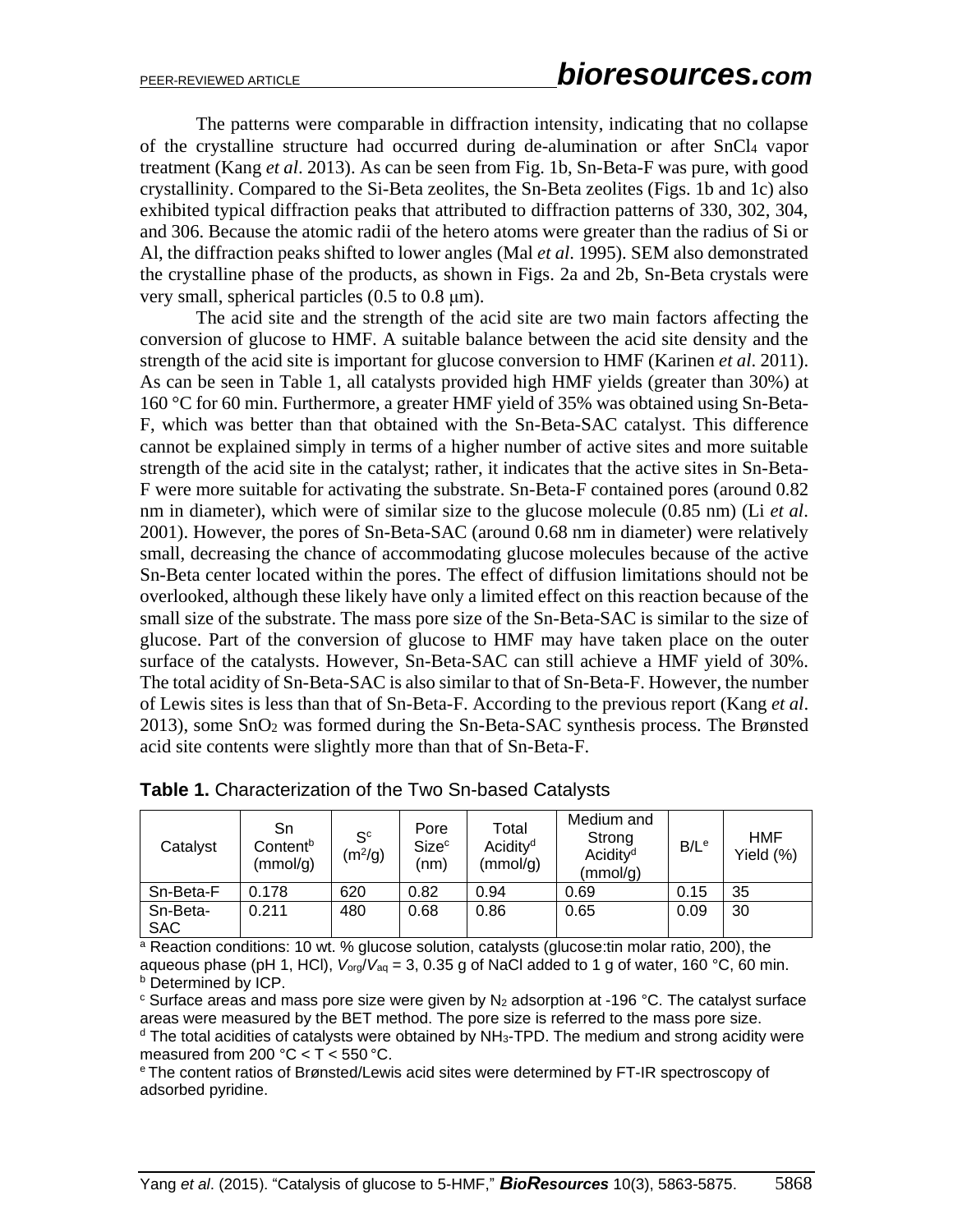It is known that the active sites that promote glucose isomerization through a hydride transfer mechanism in Sn-Beta are incorporated into the framework. SnO<sub>2</sub> has less isomerization activity. Based on the above discussion, Sn-Beta-F was identified as the most suitable catalyst for further study.

#### **Dehydration of Glucose**

For further reaction study, Sn-Beta-F was combined with a Brønsted acid catalyst (HCl) in an aqueous system, and their catalytic activities toward glucose conversion to HMF using a single aqueous system and a biphasic reaction system were tested (Table 2, entries 1 and 2, respectively). The results clearly demonstrated that the use of a biphasic system resulted in higher glucose conversion and HMF yield at 160 °C for 60 min. The increased HMF yield obtained using the biphasic system is due to the presence of a waterimmiscible organic phase that allows for the continuous extraction of HMF from the aqueous phase, demonstrating the benefit of avoiding the redegradation of HMF into undesired byproducts under aqueous acidic conditions. The addition of NaCl in the succeeding experiments improved glucose conversion (Marcotullio and De Jong 2010; Molina *et al*. 2012). The results (Table 2, entries 2 and 5) showed that without the addition of NaCl, a HMF yield of 16% was obtained at 160 °C after 60 min. Several researchers have suggested that the chloride ion changes the path of the products from a number of metal halides tested (Marcotullio and De Jong 2010). In addition, Table 2 (entries 3 to 5) shows that the combination of Sn-Beta-F with HCl brought about a higher HMF yield than a biphasic system with either Sn-Beta-F or HCl as the catalyst. This result could be because both Sn-Beta-F and HCl are consumed when converting glucose to HMF. Sn-Beta-F is essential for isomerization of glucose to fructose, whereas HCl is required for dehydration of fructose to HMF. Table 2, entries 6 and 7, show an interesting result that combination of Sn-Beta-F with HCl brought about a lower HMF yield than a biphasic system with HCl as the catalyst. This is because Sn-Beta-F could also isomerize fructose to glucose (Bermejo-Deval *et al*. 2012a).

| Entry | Feed     | Catalyst       | <b>Reaction System</b>    | Conversion    | <b>HMF Yield</b> |
|-------|----------|----------------|---------------------------|---------------|------------------|
|       |          |                |                           | $\frac{9}{6}$ | (%)              |
|       | Glucose  | Sn-Beta-F, HCI | H <sub>2</sub> O          | 29            |                  |
| 2     | Glucose  | Sn-Beta-F, HCI | THF/H <sub>2</sub> O      | 77            | 13               |
| 3     | Glucose  | Sn-Beta-F      | THF/H <sub>2</sub> O/NaCl | 75            | 8                |
|       | Glucose  | HCI            | THF/H <sub>2</sub> O/NaCl | 76            | 16               |
| 5     | Glucose  | Sn-Beta-F, HCI | THF/H <sub>2</sub> O/NaCl | 78            | 26               |
| 6     | Fructose | HCI            | THF/H <sub>2</sub> O/NaCl | >99           | 76               |
|       | Fructose | Sn-Beta-F, HCI | THF/H <sub>2</sub> O/NaCl | >99           | 69               |

**Table 2.** Glucose or Fructose Conversion to HMF under Various Reaction **Conditions** 

Reaction conditions: glucose: tin molar ratio of 200,  $V_{org}/V_{aq} = 3$ , aqueous phase pH of 1 (HCl). Entries 1 to 5: Feed was 10 wt. % glucose solutions; Entries 3 to 7: 0.35 g of salt was added to 1 g of water; Entries 6 to 7: Feed was 10 wt. % fructose solutions; Entries 1 to 7: 160 °C, 60 min.

#### *Effect of volume ratio of THF to H2O*

The low selectivity of glucose conversion without the addition of an extracting solvent may be explained by formation of intermediate products or adsorption of HMF over the catalyst (Carniti *et al.* 2006). Ideally, separation of HMF from single organic solvent and THF-NaCl system would be less energy intensive. However, the solubility of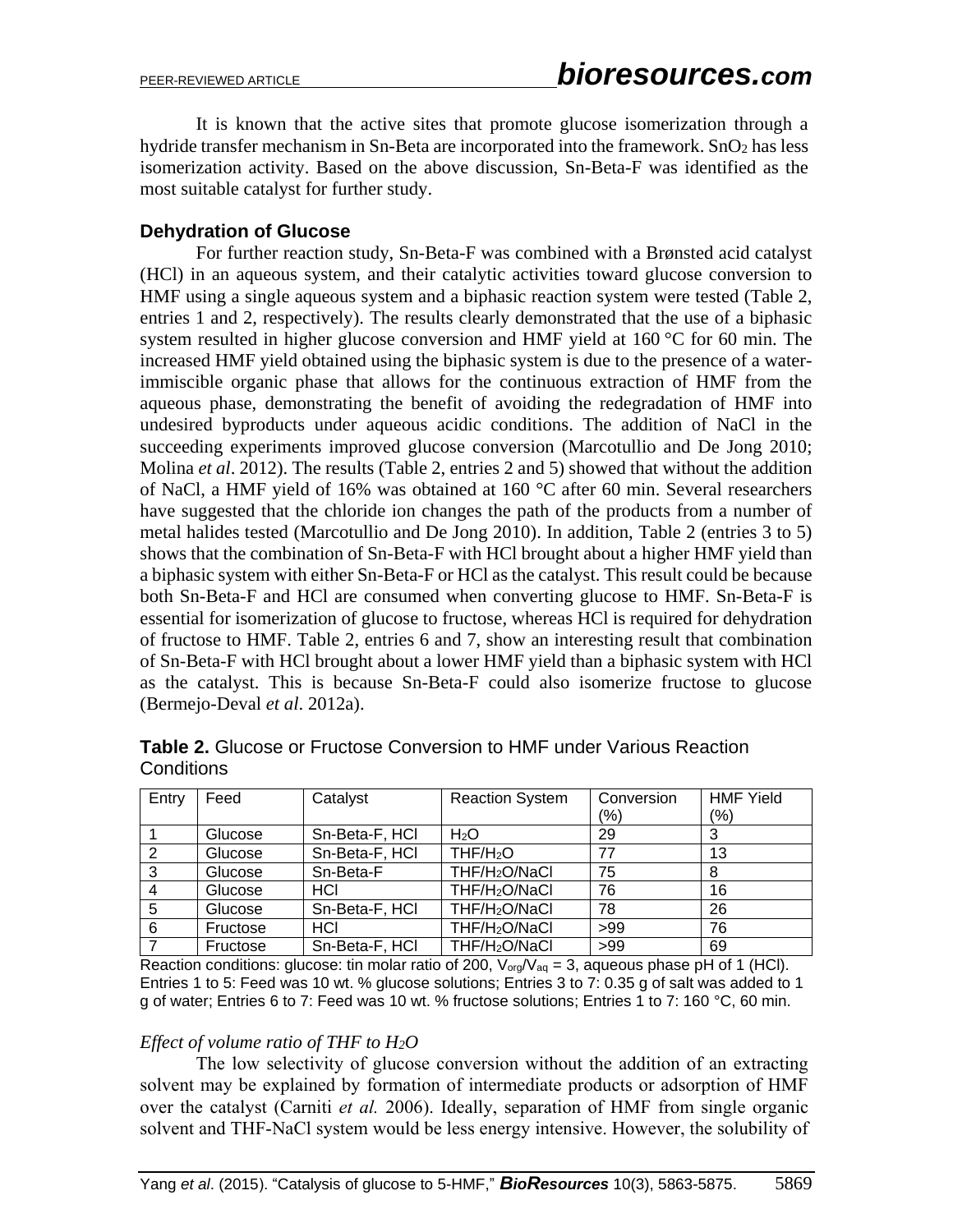sugars in pure THF is exiguous; thus water is needed to allow this conversion at a practical scale. The HMF yield significantly increased with the volume ratio of THF to water increased to 3:1. On the other hand, adding more THF did not cause much increase in the HMF yield (Fig. 3). The result of high ratios of THF to water showed that the surfaces of catalyst were full of THF, and an increased amount of extracting solvent did not raise the HMF yield. These results can be attributed to condensation reactions between HMF and sugar. Ordomsky *et al.* (2012) also explained that an intensive interaction of the organic solvent with the catalyst was another major factor. In addition, using a large amount of organic solvent in the chemical process would increase production costs.



**Fig. 3.** Influence of volume ratios of THF to H2O on HMF yield. Reaction conditions: Sn-Beta-F was added at a 1:200 Sn: glucose molar ratio to a 10wt% glucose solution, pH=1 in HCl, 0.35 g of NaCl was added in 1 g of water, 160 °C, 60 min

#### *Effect of reaction temperature*

Figure 4 shows that the reaction temperature had a pronounced effect on the dehydration of glucose into HMF. Experiments were performed at 160, 170, 180, 190, and 200  $\degree$ C for 90 min. At the same reaction time, the yield of HMF first increased and then decreased as the reaction temperature was raised. When the reaction temperature was less than 170 °C, the HMF yield was below 40%. When the reaction temperature was 170 °C, the HMF yield increased to 40% over 90 min. At 180 °C, 82% of the glucose was converted and a 47% HMF yield was achieved after 90 min. In particular, at a reaction temperature of 190 °C after 90 min, glucose conversion and HMF yield reached to 90% and 50%, respectively.



**Fig. 4.** Effect of reaction temperature on the conversion of glucose to HMF over Sn-Beta-F zeolite. Reaction conditions: glucose-to-tin molar ratio of 200,  $V_{org}/V_{aq} = 3$ , aqueous phase (pH 1, HCl). Feed was 10 wt. % glucose solution. 0.35 g of salt was added to 1 g of water, 90 min.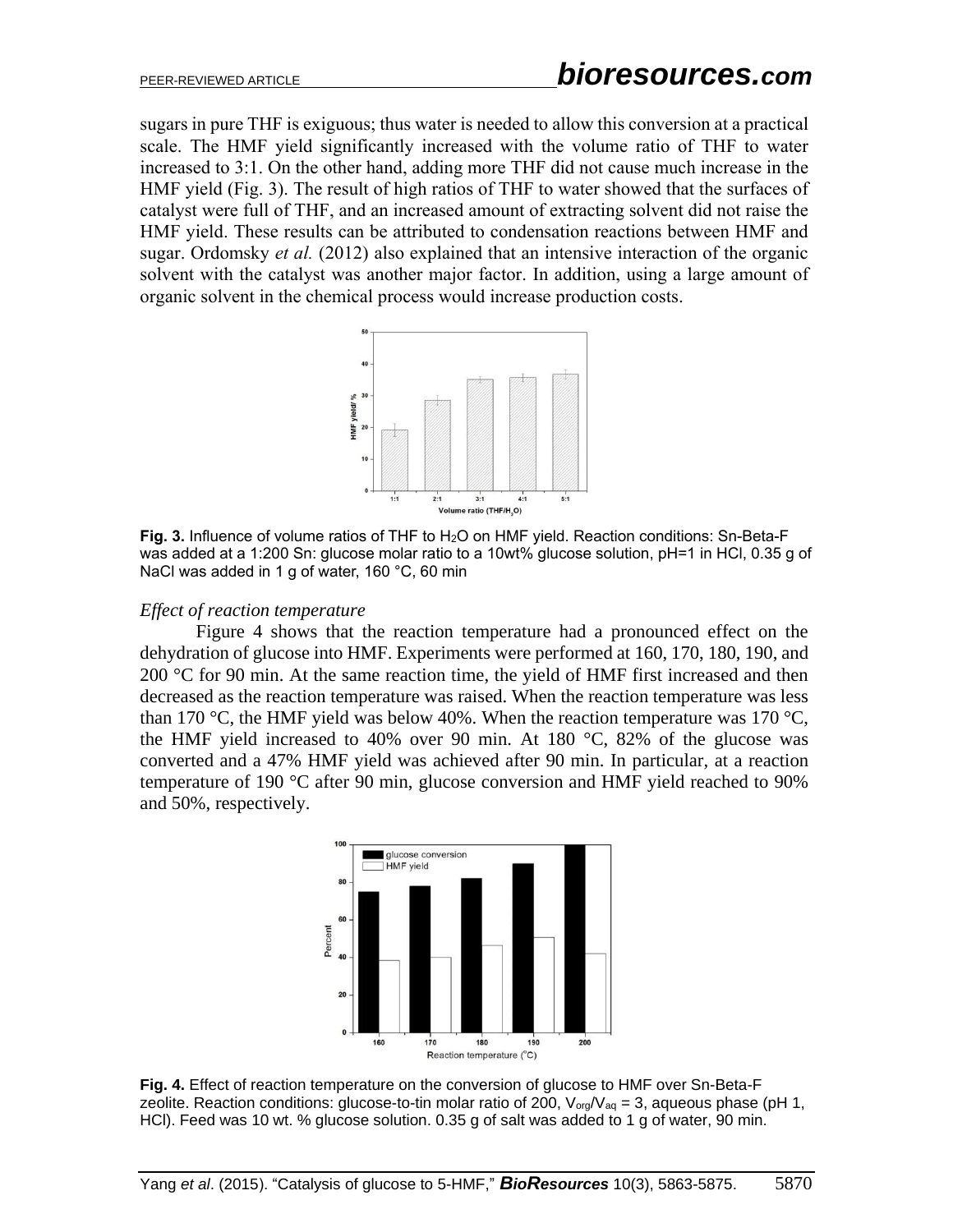These results indicate that an increase in the reaction temperature not only increases the glucose conversion but also facilitates maximum HMF yield. However, when the reaction temperature was increased to 200 °C, the HMF yield dropped. It is well known that as the reaction temperature increased, the HMF yield decreases is due to the equilibrium shifts away from HMF formation and the low stability of HMF may suffer from condensation reactions (Ståhlberg *et al*. 2011), thus considerably reducing the HMF yield.

#### *Effect of reaction time*

Figure 5 shows that the reaction time had great effect on the dehydration of glucose into HMF. At 190 °C, the HMF yield first increased and then decreased as the reaction time increased. This result can be ascribed to the condensation of HMF into levulinic acid and formic acid, which were detected in minute amounts after HPLC analysis. The formation of levulinic acid was found to be a consequence of longer reaction times and strong acid sites (Bermejo-Deval *et al*. 2012b). The latter result signifies that as the reaction time increased, Sn-Beta zeolite and a Brønsted acid catalyst did not promote the desired transformation. After the reaction, the levulinic acid yield had slightly increased, suggesting that a Brønsted acid catalyst is able to rehydrate HMF. Further, dark, insoluble humins were formed during the reaction.



**Fig. 5.** Effect of reaction time on the conversion of glucose to HMF over Sn-Beta-F zeolite. Reaction conditions: glucose-to-tin molar ratio of 200,  $V_{org}/V_{ag} = 3$ , aqueous phase (pH 1, HCl). Feed was 10 wt. % glucose solution. 0.35 g of salt was added to 1 g of water, 190 °C.



**Fig. 6.** Effect of glucose concentration on its conversion into HMF. Reaction conditions: different amount of glucose and Sn-Beta-F (Molar ratio of glucose-to-tin: 200) were added into solution.  $V$ <sub>THF</sub>/ $V$ <sub>H2O</sub> = 3 with the aqueous phase adjusted to pH 1.0 using HCl. Reaction temperature: 170 °C. Reaction time: 70 min.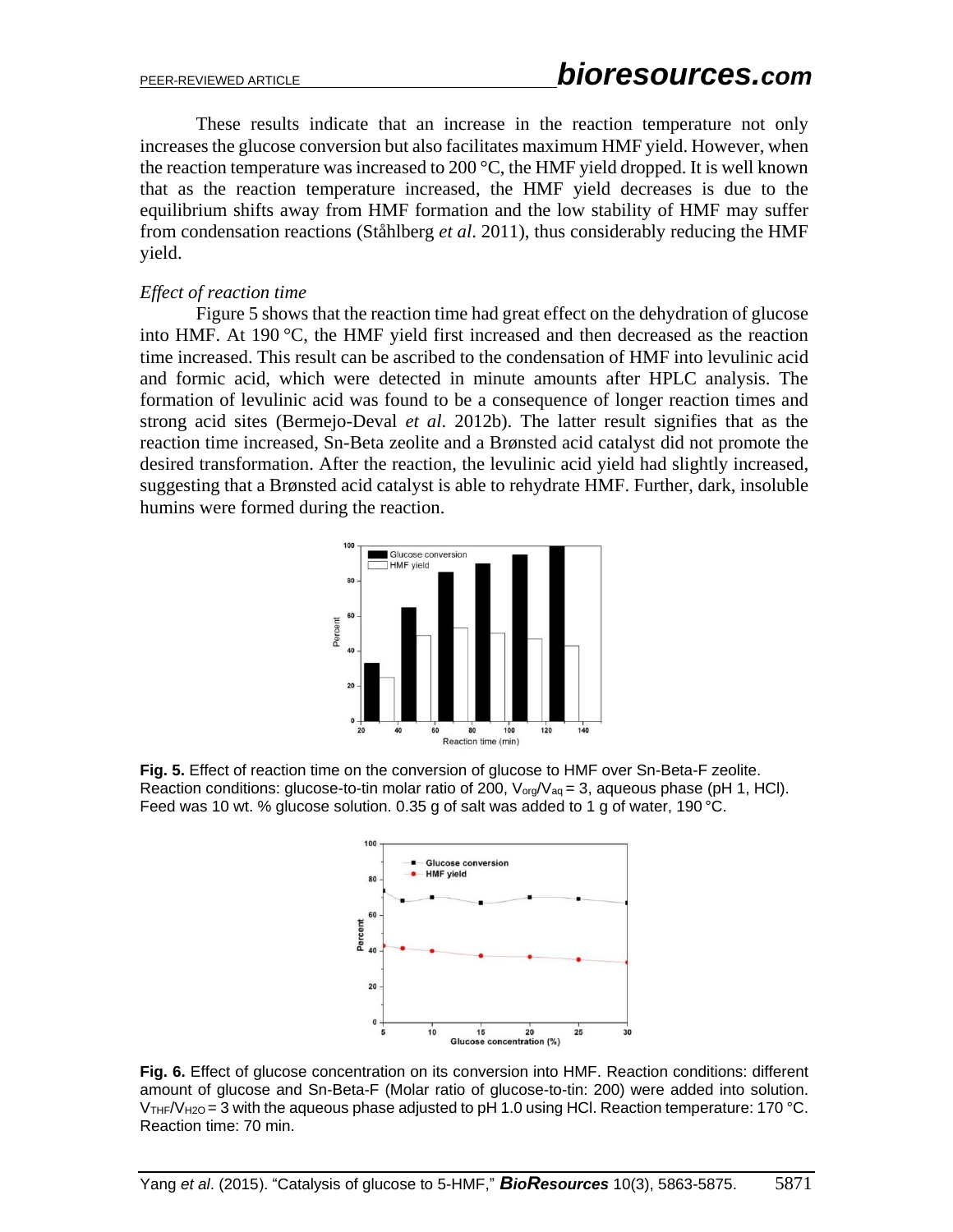#### *Effect of glucose concentration*

The effect of glucose concentration on the conversion of glucose into HMF is illustrated in Fig. 6. Glucose concentration had a slight influence on HMF yield. As shown in Fig. 6, when the glucose concentrations were 5, 7, and 10 wt.%, HMF yields were similar at a reaction temperature of 170  $\degree$ C for 70 min. However, when the glucose concentration increased from 10 to 30 wt.%, HMF yields decreased slightly. The Sn-Beta-F/THF/H2O catalytic system was most suitable for the conversion of high glucose concentrations into higher HMF yields. It follows that concentrated glucose conversion can be suitable for large-scale industrial production.

#### **Catalyzed Conversion of Various Substrates into HMF with Sn-Beta-F**

To further explore the extent of the range of possible substrates for this catalytic system, carbohydrates such as glucose, sucrose, cellobiose, and cellulose were further investigated. As shown in Fig. 7, a high yield of HMF, 53.0%, was obtained from glucose reacted at 190 °C for 70 min. When disaccharides such as sucrose and cellobiose were tested as the substrates, the HMF yields were 55.2% and 38.3%, respectively. Cellobiose exhibited lower HMF yields than sucrose because sucrose consists of glucose and fructose, whereas cellobiose has two glucose units. Cellulose is composed of repeating cellobiose units, which are glucose dimers joined by difficult-to-hydrolyze glycosidic linkages. Although, cellulose was more difficult to convert into HMF, The HMF yield of 32.2% in the present reaction system encouraged us to do further research work on cellulose and biomass as feedstock.



**Fig. 7.** Conversion of various carbohydrates into HMF in the presence of Sn-Beta-F. Reaction conditions were 190 °C for 70 min using a 10 wt. % carbohydrate solution (pH 1in HCl) of various carbohydrates with a 1:200 Sn:glucose molar ratio. The ratio of THF volume to water volume was 3:1.

#### **Catalyst Regeneration**

Sn-Beta-F showed exceptionally robust isolation and recovery properties. With respect to catalyst life, minor deactivation occurred when the catalyst was recycled five times. To check whether the deactivation during the first recycling was due to leaching or the adsorption of product, the catalyst obtained after the initial recycling was filtered, washed with water and ethanol, and calcined in air at 550  $\mathrm{^{\circ}C}$  for 6 h before being added to a new glucose solution. Table 3 shows that the reaction activities of these catalysts were maintained and that HMF yields of 51.9%, 51.0%, 49.8%, 49.0%, and 47.5% were obtained after each recycle utilization. These results showed that the catalyst possessed good thermal-stability. SEM and XRD were used to evaluate the morphology of the Sn-Beta-F catalyst after reactions in the presence of acid, salt, and organic solvent. XRD data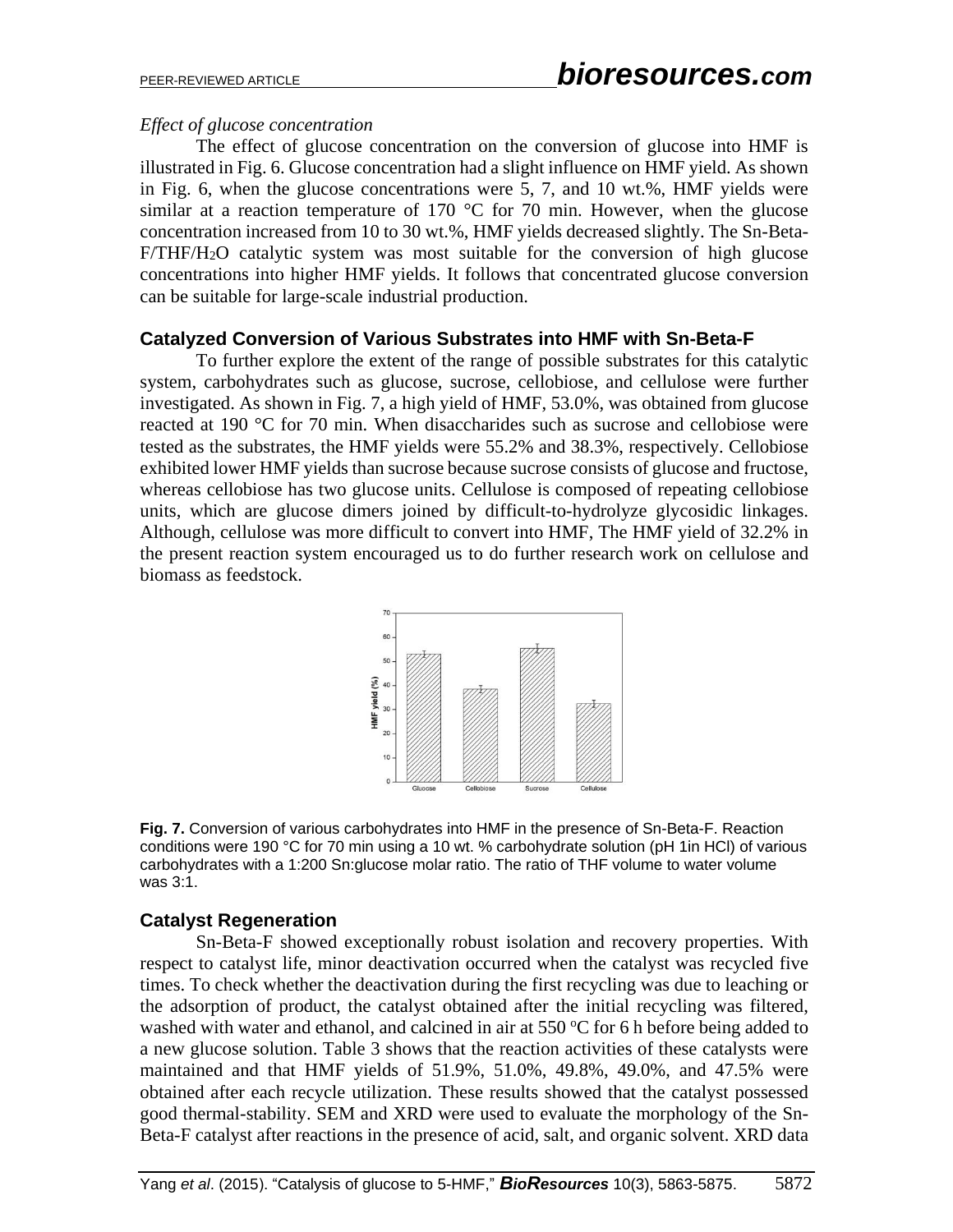for the Sn-Beta-F catalyst after reaction in the presence of HCl and NaCl showed that no significant changes have occurred under same reaction conditions (Fig. 8a). Similar results were observed by using SEM (Fig. 8b). This further confirms the Sn-Beta-F catalyst had good recyclability.



**Fig. 8.** Powder XRD pattern and SEM image of Sn-Beta-F catalyst reused after fifth recycle

| Recycle Time | HMF Yield (%) |
|--------------|---------------|
|              | 53.0          |
|              | 51.9          |
|              | 51.0          |
|              | 49.8          |
|              | 49.0          |
|              | 47 5          |

**Table 3.** Reusability of Sn-Beta-F in the Dehydration Reaction of Glucose

 $\overline{a}$  Reactions were performed at 190 °C for 70 min using a 10 wt.% glucose solution (pH of 1 in HCl) with a 1:200 Sn:glucose molar ratio. The ratio of THF volume-to-water volume was 3:1. Sn-Beta-F were calcined in air at 550 °C for 6 h for next recycle.

# **CONCLUSIONS**

- 1. An optimal 5-hydroxymethylfurfural (HMF) yield of 53.0% can be obtained using Sn-Beta-F zeolite and a Brønsted acid catalyst after 70 min at 190 °C. Additional benefits of these catalysts include that they can be easily recovered by filtration, regenerated by calcination, and recycled multiple times with high yields.
- 2. Preliminarily, an HMF yield of 32.2% was achieved in conversion of cellulose, which indicates that further research work on cellulose and biomass as feedstock in this catalytic reaction system will be valuable.

# **ACKNOWLEDGEMENTS**

The authors are grateful for the financial support from the National Science Foundation of China (Nos. 31470602, 31400517, 31370580) and the Outstanding Young Scientist Foundation of the Shandong province (BS2013NJ014).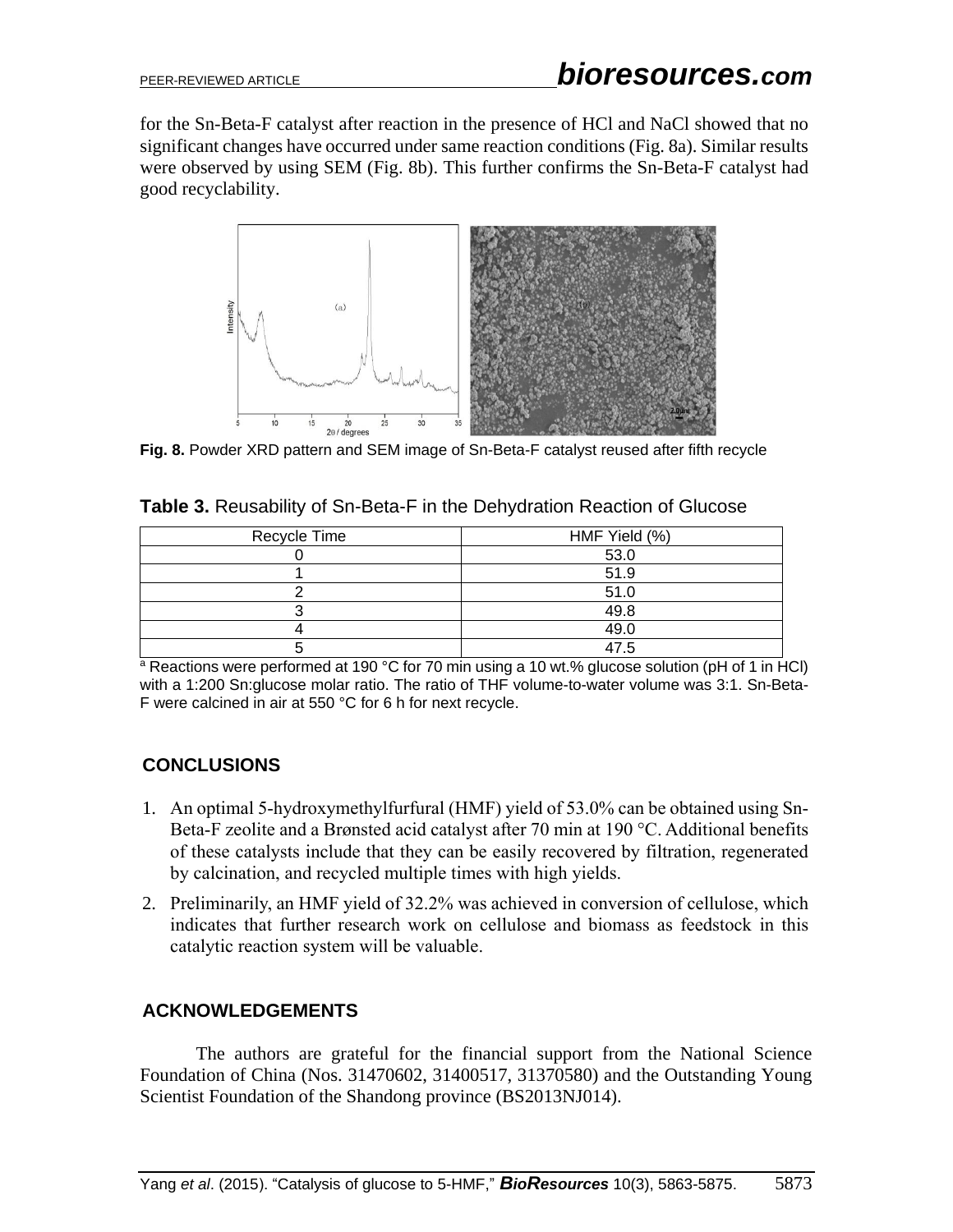### **REFERENCES CITED**

- Bermejo-Deval, R., Assary, R. S., Nikolla, E., Moliner, M., Román-Leshkov, Y., Hwang S. J., Palsdottir, A., Silverman, D, Lobo, R.F., Curtiss, L. A., and Davis, M. E. (2012a). "Metalloenzyme-like catalyzed isomerizations of sugars by Lewis acid zeolites," *Proc. Nat. Acad. Sci. USA* 109(25), 9727-9732. DOI: 10.1073/pnas.1206708109
- Bermejo-Deval, R., Gounder, R., and Davis, M. E. (2012b). "Framework and extra framework tin sites in zeolite beta react glucose differently," *ACS Catal.* 2(12), 2705- 2713. DOI: 10.1021/cs300474x
- Carniti, P., Gervasini, A., Biella, S., and Auroux, A. (2006). "Niobic acid and niobium phosphate as highly acidic viable catalysts in aqueous medium: Fructose dehydration reaction," *Catal. Today*. 118, 373-378.
- Corma, A., Iborra, S., and Velty, A. (2007). "Chemical routes for the transformation of biomass into chemicals," *Chem. Rev.* 107(6), 2411-2502. DOI: 10.1021/cr050989d
- Eminov, S., Wilton-Ely, J. D., and Hallett, J. P. (2014). "Highly selective and nearquantitative conversion of fructose to 5-hydroxymethylfurfural using mildly acidic ionic liquids," *ACS Sust. Chem. Eng.* 2(4), 978-981. DOI: 10.1021/sc400553q
- Huang, R., Qi, W., Su, R., and He, Z. (2010). "Integrating enzymatic and acid catalysis to convert glucose into 5-hydroxymethylfurfural," *Chem. Commun.* 46(7), 1115-1117. DOI: 10.1039/B921306F
- Jadhav, A. H., Kim, H., and Hwang, I. T. (2013). "An efficient and heterogeneous recyclable silicotungstic acid with modified acid sites as a catalyst for conversion of fructose and sucrose into 5-hydroxymethylfurfural in superheated water," *Bioresour. Technol*. 132, 342-350. DOI:10.1016/j.biortech.2013.01.030
- Jiménez-Morales, I., Santamaría-González, J., Jiménez-López, A., and Maireles-Torres, P. (2014). "Glucose dehydration to 5-hydroxymethylfurfural on zirconium containing mesoporous MCM-41 silica catalysts," *Fuel* 118, 265-271. DOI: 10.1016/j.fuel.2013.10.079
- Kang, Z., Zhang, X., Liu, H., Qiu, J., and Yeung, K. L. (2013). "A rapid synthesis route for Sn-Beta zeolites by steam-assisted conversion and their catalytic performance in Baeyer–Villiger oxidation," *Chem. Eng. J.* 218(15), 425-432. DOI:10.1016/j.cej.2012.12.019
- Karinen, R., Vilonen, K., and Niemelä, M. (2011). "Biorefining: Heterogeneously catalyzed reactions of carbohydrates for the production of furfural and hydroxymethylfurfural," *ChemSusChem* 4(8), 1002-1016. DOI: 10.1002/cssc.201000375
- Li, S., Tuan, V. A., Falconer, J. L., and Noble, R. D. (2001). "Separation of 1, 3 propanediol from glycerol and glucose using a ZSM-5 zeolite membrane," *J. Membr. Sci.* 191(1), 53-59. DOI:10.1016/S0376-7388(01)00448-3
- Li, P., Liu, G., Wu, H., Liu, Y., Jiang, J. G., and Wu, P. (2011). "Postsynthesis and selective oxidation properties of nanosized Sn-beta zeolite," *J. Phys. Chem. C* 115(9), 3663-3670. DOI: 10.1021/jp1076966
- Maier, S. M., Jentys, A., and Lercher, J. A. (2011). "Steaming of zeolite BEA and its effect on acidity: A comparative NMR and IR spectroscopic study," *J. Phys. Chem. C* 115(16), 8005-8013. DOI: 10.1021/jp108338g
- Mal, N. K., Bhaumik, A., Kumar, R., and Ramaswamy, A. V. (1995). "Sn-ZSM-12, a new, large pore MTW type tin-silicate molecular sieve: Synthesis, characterization